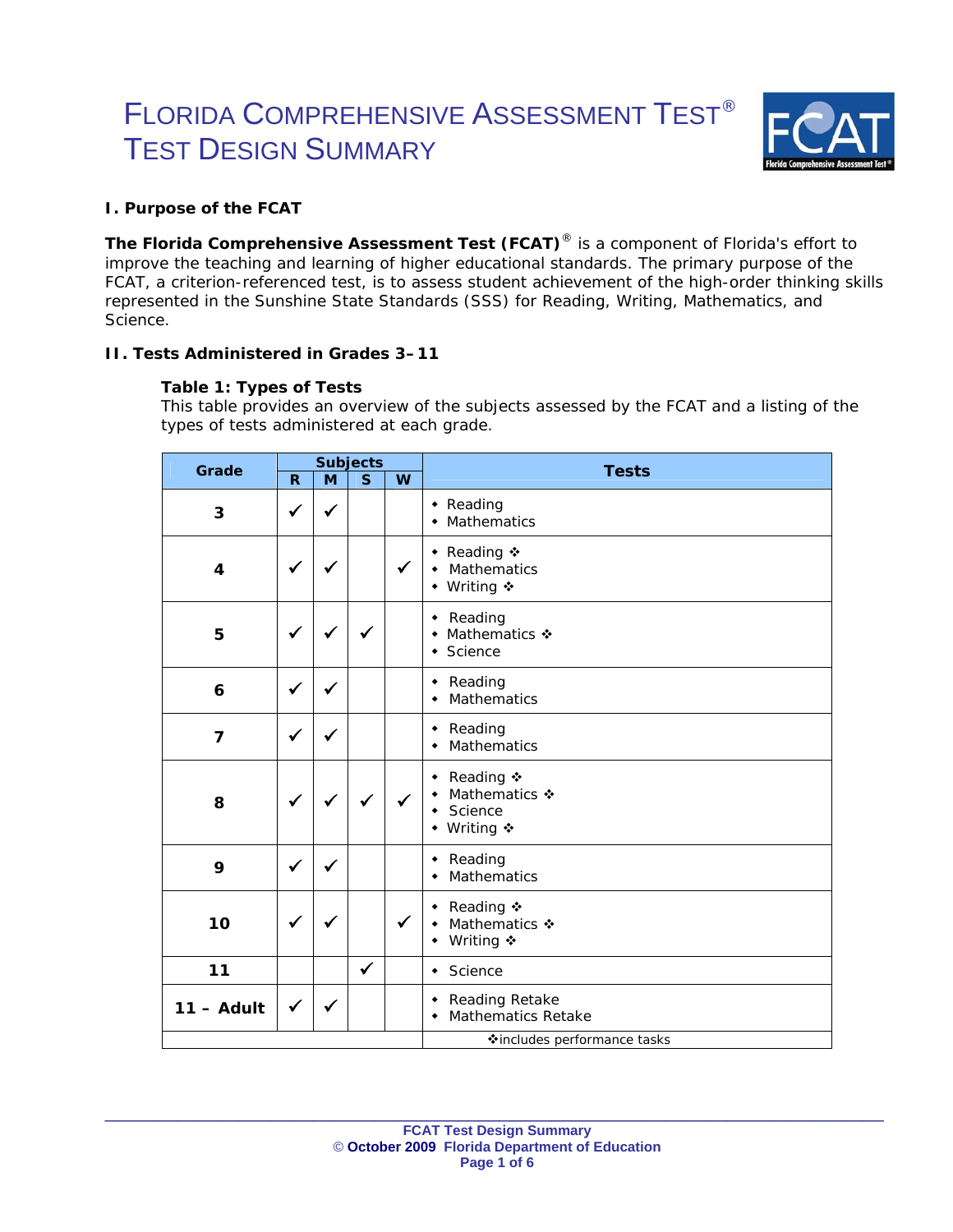## **III. Content Categories**

Tables 2–4 present the content categories for the FCAT Reading, Mathematics, and Science tests, along with the approximate percent of raw-score points derived from each content category. Table 5 presents the types of FCAT Writing prompts used at each assessed grade.

| Table 2: FCAT Reading |  |
|-----------------------|--|
|-----------------------|--|

| Grade    | <b>Words &amp; Phrases</b><br>in Context | Main Idea, Plot,<br>& Purpose | <b>Comparisons &amp;</b><br>Cause/Effect | Reference &<br>Research |
|----------|------------------------------------------|-------------------------------|------------------------------------------|-------------------------|
| $3 - 5$  | 15–20%                                   | $30 - 55\%$                   | 20–45%                                   | $5 - 15%$               |
| $6 - 8$  | $15 - 20%$                               | $30 - 55\%$                   | $15 - 25%$                               | $10 - 30%$              |
| $9 - 10$ | 15-20%                                   | 20-50%                        | $10 - 25%$                               | 20–40%                  |

### **Table 3: FCAT Mathematics**

| Grade    | <b>Number Sense,</b><br>Concepts, and<br><b>Operations</b> | <b>Measurement</b> | Geometry and<br><b>Spatial Sense</b> | Algebraic<br><b>Thinking</b> | Data<br><b>Analysis &amp;</b><br>Probability |
|----------|------------------------------------------------------------|--------------------|--------------------------------------|------------------------------|----------------------------------------------|
|          | 30%                                                        | 20%                | 17%                                  | 15%                          | 18%                                          |
|          | 28%                                                        | 20%                | 17%                                  | 17%                          | 18%                                          |
| $5 - 8$  | 20%                                                        | 20%                | 20%                                  | 20%                          | 20%                                          |
| $9 - 10$ | 17%                                                        | 17%                | 25%                                  | 25%                          | 17%                                          |

## **Table 4: FCAT Science**

| Grade | Physical &<br><b>Chemical Sciences</b> | <b>Earth &amp; Space</b><br><b>Sciences</b> | Life &<br>Environmental<br><b>Sciences</b> | <b>Scientific Thinking</b> |
|-------|----------------------------------------|---------------------------------------------|--------------------------------------------|----------------------------|
|       | 25%                                    | 25%                                         | 25%                                        | 25%                        |
|       | 25%                                    | 25%                                         | 25%                                        | 25%                        |
|       | 25%                                    | 25%                                         | 25%                                        | 25%                        |

#### **Table 5: FCAT Writing**

*The writing test is administered to students in grades 4, 8, and 10. The test provides one prompt for each grade, but the prompt may be for either mode of writing. The student response should integrate the writing elements of focus, organization, support, and conventions. The possible modes of writing used at each grade are presented in the table below.* 

| Grade | <b>Narrative</b><br>Writing to tell a story | <b>Expository</b><br>Writing to explain | <b>Persuasive</b><br>Writing to convince |
|-------|---------------------------------------------|-----------------------------------------|------------------------------------------|
| 4     |                                             |                                         |                                          |
|       |                                             |                                         |                                          |
| 10    |                                             |                                         |                                          |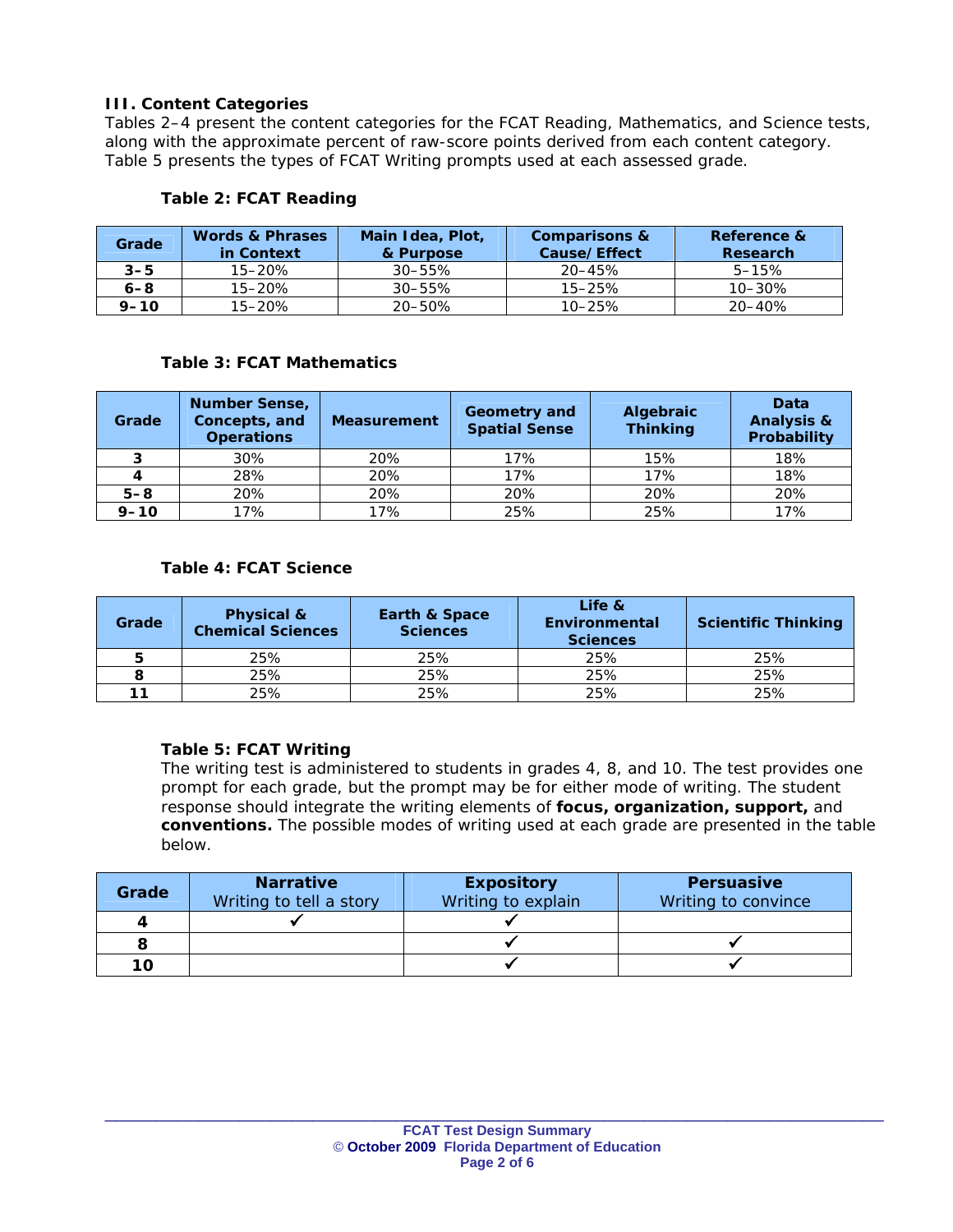## **IV. Reading Passages**

Proposed reading passages are reviewed by Florida educators for quality and grade-level appropriateness. Criteria for this review can be found in *FCAT Reading Test Item Specifications.* A review is also conducted by a committee of Florida citizens to ensure the passages are free of bias or cultural insensitivity.

| Grade         | <b>Number of Words per Passage</b> |         |  |  |
|---------------|------------------------------------|---------|--|--|
|               | Range                              | Average |  |  |
| 3             | 100-700                            | 500     |  |  |
|               | 100-900                            | 500     |  |  |
| 5             | 200-1000                           | 600     |  |  |
| 6             | 200-1100                           | 700     |  |  |
| 7             | 300-1100                           | 700     |  |  |
| 8             | 300-1200                           | 700     |  |  |
| 300-1400<br>9 |                                    | 900     |  |  |
| 10            | 300-1700                           | 1000    |  |  |

## **Table 6: Lengths of Reading Passages**

#### **Table 7: Reading Passage Types and Percentage of Test**

*Literary passages provide entertainment or inspiration and include fiction, non-fiction, poetry, and drama.* 

*Informational passages are subject-matter centered and the language may be used to*  solve problems, raise questions, provide information, or present new ideas. The context of *these passages includes everyday life outside of the classroom.*

| Grade | <b>Literary Text</b> | <b>Informational Text</b> |
|-------|----------------------|---------------------------|
| 3     | 60%                  | 40%                       |
| 4     | 50%                  | 50%                       |
| 5     | 50%                  | 50%                       |
| 6     | 50%                  | 50%                       |
|       | 40%                  | 60%                       |
| 8     | 40%                  | 60%                       |
| 9     | 30%                  | 70%                       |
| 10    | 30%                  | 70%                       |

### **V. Cognitive Complexity**

Prior to 2004, the cognitive-level classification system of FCAT items was based upon Bloom's Taxonomy. This model required assumptions about students' instructional backgrounds and their individual approaches to a problem. FCAT items are now classified using a model with origins in the works of Dr. Norman Webb<sup>1</sup> on depth of knowledge and the cognitive classification system used for the National Assessment of Educational Progress (NAEP). With the revised classification system,

 $1$  Webb, Norman L. and others. "Webb Alignment Tool" 24 July 2005. Wisconsin Center of Educational Research. University of Wisconsin-Madison. 2 Feb. 2006. http://www.wcer.wisc.edu/WAT/index.aspx.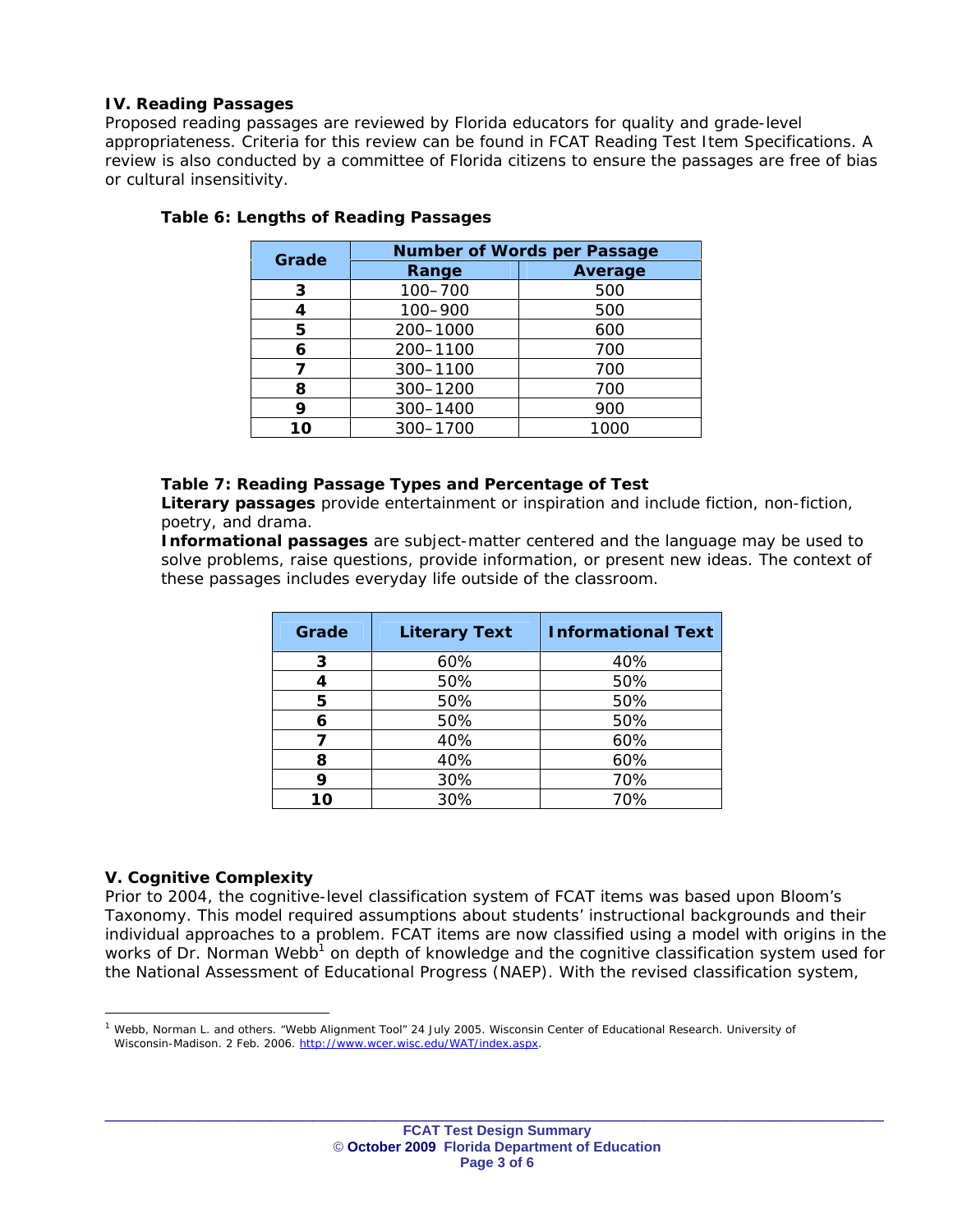items are classified on the cognitive demand inherent in the test item, not on assumptions about the student's approach to the item. This is a change in how items are classified; there has been no change in the items or in the tests.

Low complexity items rely heavily on recall and recognition. Moderate complexity items require more flexible thinking and may require informal reasoning or problem solving. High complexity items are written to elicit analysis and abstract reasoning. The tables below present the range for the percentage of raw-score points by cognitive complexity level on each FCAT test.

| <b>Grades</b> | Low       | <b>Moderate</b> | <b>High</b> |
|---------------|-----------|-----------------|-------------|
| 3             | $25 - 35$ | $50 - 70$       | $5 - 15$    |
| $4*$          | $20 - 30$ | $50 - 70$       | $10 - 20$   |
| $5 - 7$       | $15 - 25$ | $50 - 70$       | $15 - 25$   |
| $8*$          | $10 - 20$ | $50 - 70$       | $20 - 30$   |
| 9             | $10 - 20$ | $50 - 70$       | $20 - 30$   |
| $10*$         | $10 - 20$ | $45 - 65$       | $25 - 35$   |

**Table 8: Percentage of Points by Cognitive Complexity Level for FCAT Reading** 

\*These tests include performance tasks, typically moderate to high complexity items.

| <b>Grades</b> | Low       | <b>Moderate</b> | <b>High</b> |
|---------------|-----------|-----------------|-------------|
| $3 - 4$       | $25 - 35$ | 50-70           | $5 - 15$    |
| $5*$          | $10 - 20$ | 50-70           | $20 - 30$   |
| $6 - 7$       | $10 - 20$ | 60-80           | $10 - 20$   |
| $8*$          | $10 - 20$ | 50-70           | $20 - 30$   |
| 9             | $10 - 20$ | 60-80           | $10 - 20$   |
| $10*$         | $10 - 20$ | 50-70           | $20 - 30$   |

## **Table 9: Percentage of Points by Cognitive Complexity Level for FCAT Mathematics**

\*These tests include performance tasks, typically moderate to high complexity items.

## **Table 10: Percentage of Points by Cognitive Complexity Level for FCAT Science**

| <b>Grades</b> | Low       | <b>Moderate</b> | <b>High</b> |
|---------------|-----------|-----------------|-------------|
| 5             | $15 - 25$ | 40-60           | 25-35       |
| 8             | $15 - 25$ | 40-60           | 25-35       |
| 11            | $15 - 25$ | $40 - 60$       | 25-35       |

**Note:** The **FCAT Writing** prompt is a high cognitive complexity performance task administered at Grades 4, 8, and 10.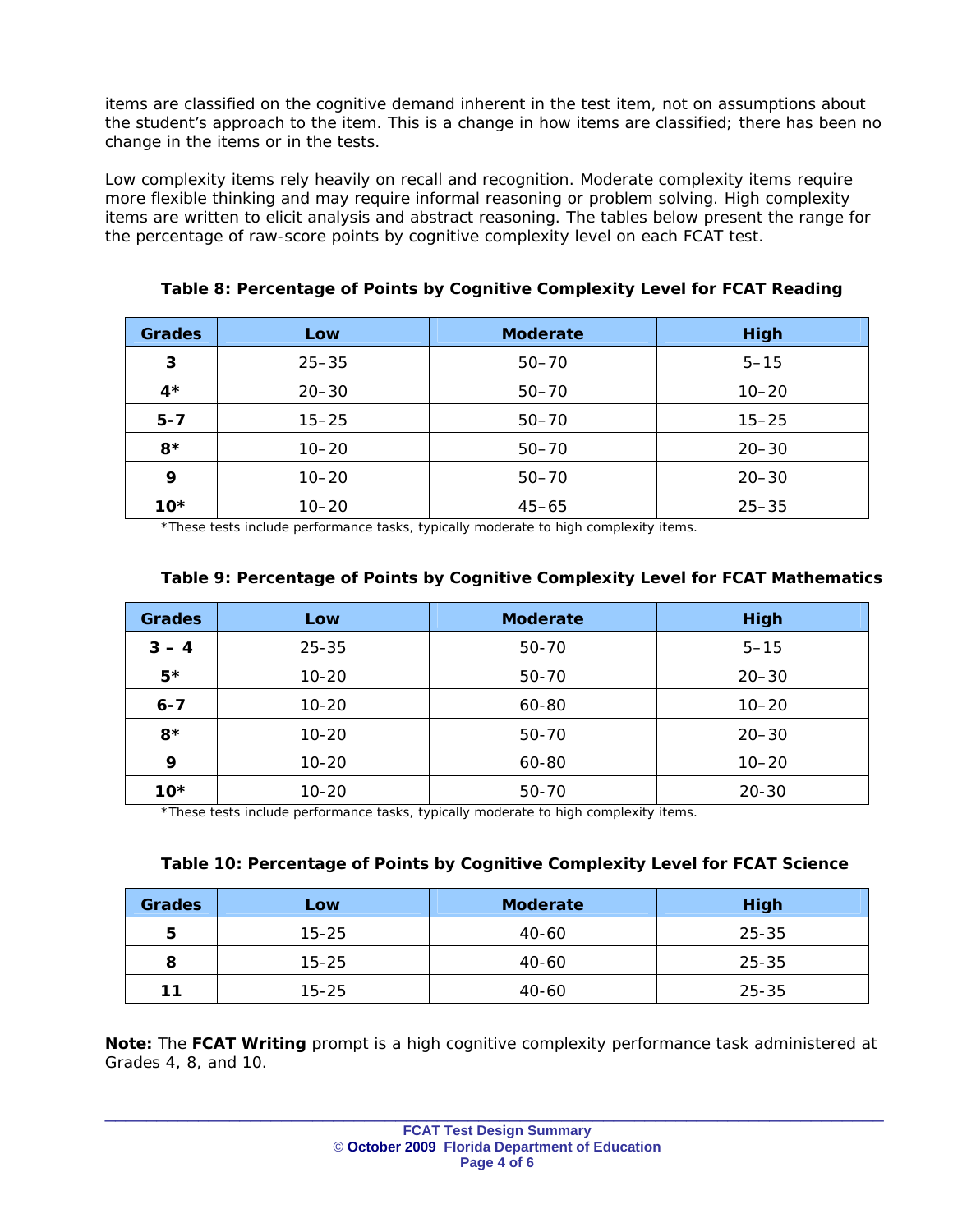## **VI. Test Length and Item/Prompt Types**

### **Table 11: Duration of Test**

*The table below displays the number of minutes allowed for the 2009 regular test takers. With the exception of Writing, Reading Retake, and Mathematics Retake, which must be taken in one day, all tests are administered in two sessions.* 

| Grade | <b>Reading</b> | <b>Mathematics</b> | <b>Science</b> | <b>Writing</b> |
|-------|----------------|--------------------|----------------|----------------|
| 3     | 120            | 120                |                |                |
| 4     | 160            | 140                |                | 45             |
| 5     | 120            | 160                | 110            |                |
| 6     | 120            | 120                |                |                |
|       | 120            | 120                |                |                |
| 8     | 160            | 160                | 110            | 45             |
| 9     | 120            | 120                |                |                |
| 10    | 160            | 180                |                | 45             |
| 11    |                |                    | 130            |                |

#### **Table 12: Lengths of Tests**

*This table provides an approximate range for the number of items on each test.* 

| Grade  | Reading    | <b>Mathematics</b> | <b>Science</b> | <b>Writing</b> |
|--------|------------|--------------------|----------------|----------------|
| 3      | $50 - 55$  | $45 - 50$          |                |                |
| 4      | $50 - 55$  | $45 - 50$          |                | 1 prompt       |
| 5      | $50 - 55$  | $55 - 60$          | $60 - 65$      |                |
| 6      | $50 - 55$  | $50 - 55$          |                |                |
|        | $50 - 55$  | $50 - 55$          |                |                |
| 8      | $50 - 55$  | $55 - 60$          | $60 - 65$      | 1 prompt       |
| 9      | $50 - 55$  | $50 - 55$          |                |                |
| 10     | $50 - 55$  | $55 - 60$          |                | prompt<br>1.   |
| 11     |            |                    | $60 - 65$      |                |
| Retake | $55 - 60*$ | $55 - 60*$         |                |                |

\*All items in the Grade 10 Retake tests contribute to students' scores. Some items, approximately 6–10, in all other tests are experimental (field test) and are included in the ranges above but not included in students' scores.